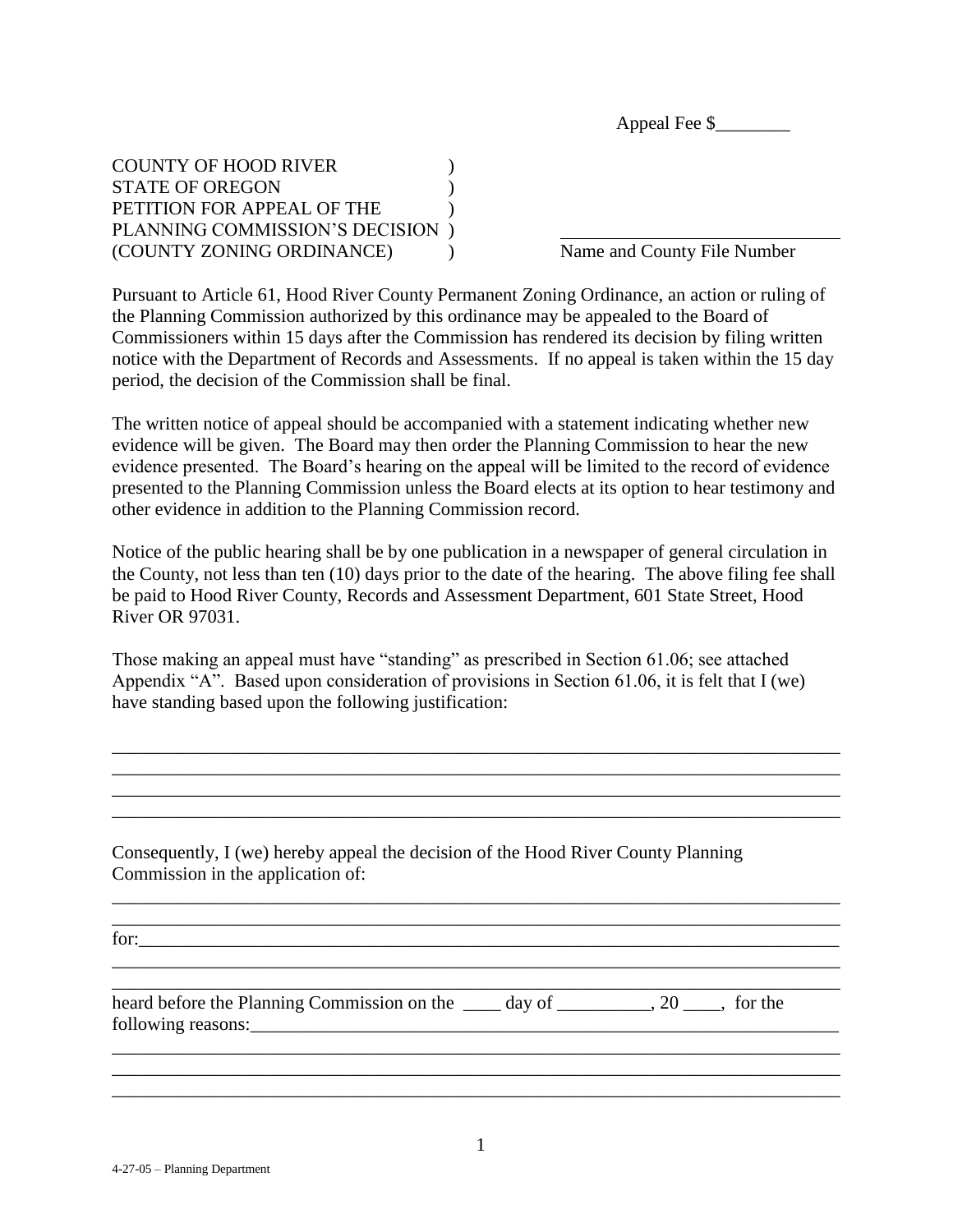I (we) therefore petition the Board of Commissions to hold a public hearing to consider this appeal of the Planning Commission action on the above matter.

Dated this \_\_\_\_\_\_\_ day of \_\_\_\_\_\_\_\_\_\_\_\_\_\_\_\_\_\_\_\_\_, 20\_\_\_\_\_.

 $\mathcal{L}_\text{max}$  , where  $\mathcal{L}_\text{max}$  and  $\mathcal{L}_\text{max}$  and  $\mathcal{L}_\text{max}$ by: \_\_\_\_\_\_\_\_\_\_\_\_\_\_\_\_\_\_\_\_\_\_\_\_\_\_\_\_\_\_\_\_\_\_\_\_ \_\_\_\_\_\_\_\_\_\_\_\_\_\_\_\_\_\_\_\_\_\_\_\_\_\_\_\_\_\_\_\_\_\_\_\_

\_\_\_\_\_\_\_\_\_\_\_\_\_\_\_\_\_\_\_\_\_\_\_\_\_\_\_\_\_\_\_\_\_\_\_\_

\_\_\_\_\_\_\_\_\_\_\_\_\_\_\_\_\_\_\_\_\_\_\_\_\_\_\_\_\_\_\_\_\_\_\_\_